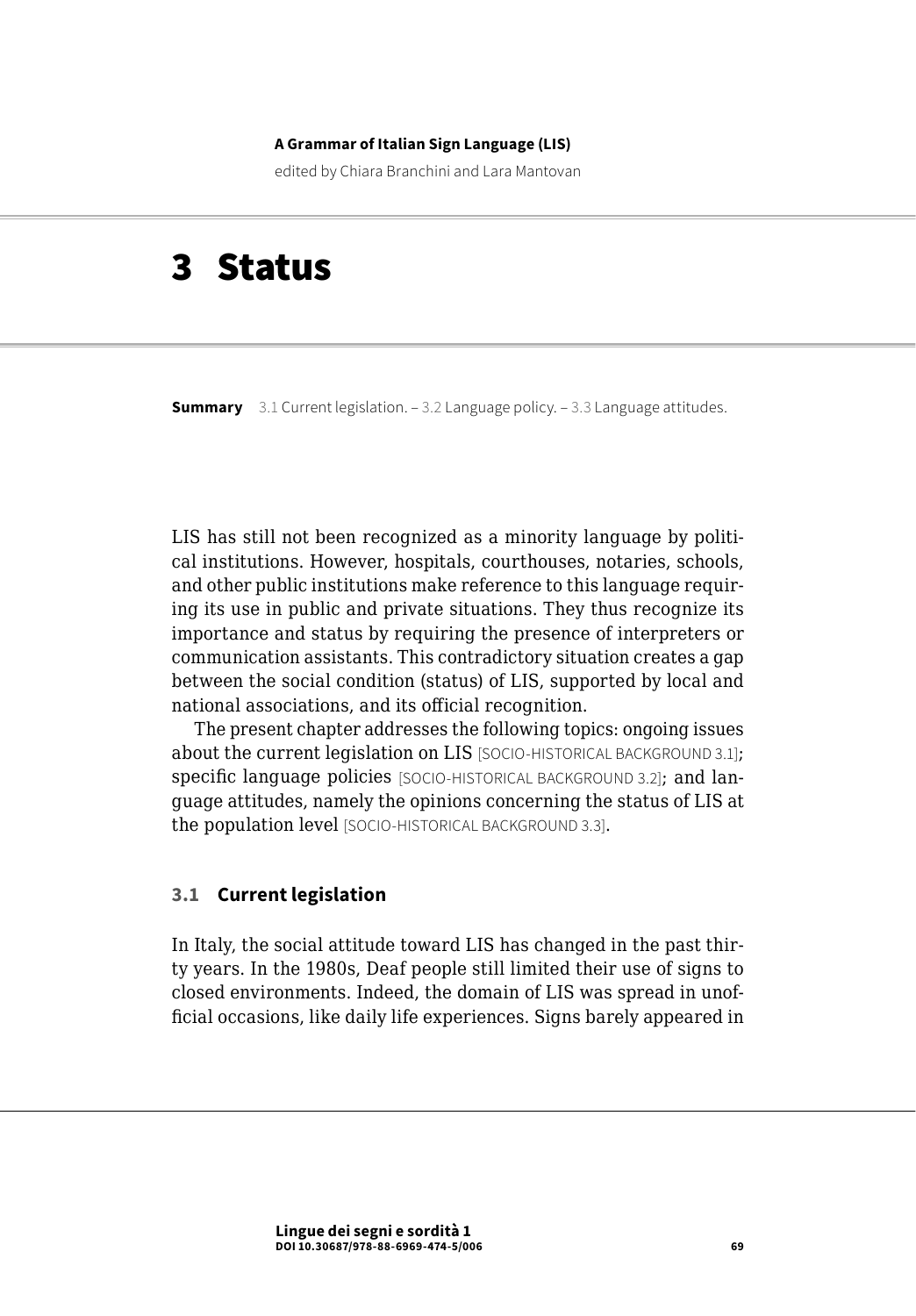classroom and in public occasions: the consequences were the marginalization of Deaf signers from public contexts, as conferences or public lectures. Furthermore, the lack of knowledge about this deficit and common misconception, like the fact that Deaf people are also mutes, contributed to the exclusion of Deaf signers from society (for further information, see [SOCIO-HISTORICAL BACKGROUND 3.3].

At the European level, the perceptions and conceptions about acoustic deficit started to change politically in the last decades thanks to the *Rights of people with hearing impairments* Statement promoted by the *United Nations Educational Scientific And Cultural Organisation* (UNESCO) on 5 July 1971, and by the first document of the *World Health Organisation* (WHO), called ICIDH (*International Classification of Impairments, Disabilities and Handicap*), spread in 1980. These two documents introduced a new definition of deficit, namely, the individual status of a person was no longer associated with his/her physical conditions only, but it started to be also considered at the social and relational level. In particular, the document distinguished between impairment, disability, and handicap. Impairment was defined as the lack or the anomaly of a psychologic, physiologic, or anatomic function. Disability was defined as limitations to the capacity to undertake typical human activities, limitations which are consequential to the impairment. Finally, handicap was defined a disadvantageous condition due to an impairment or a disability limiting the subject with respect to age, gender and sociocultural factor. Many years later, the UNESCO's *Salamanca Statement and Framework for Action on Special Needs Education* (June 7-10, 1994) took place in Spain. It enhanced the necessity that ordinary schools should accommodate all children, regardless of their physical, intellectual, social, emotional or linguistic conditions. Simultaneously to the increasing of care about inclusive educational programs and conceptual redefinitions of disabilities, linguistic issues related to the recognition of sign languages drew the attention of various political institution and organisations. The establishment of the *World Congresses of World Federation of the Deaf* (WFD) played a fundamental international role in ensuring equal rights for deaf people around the world. The WFD was established in Rome on September 23, 1951. To date, every four years the WFD organised a World Congress about deaf-related topics to advance the human rights and promote sign languages worldwide. Since 1958, the WFD has a consultative status in the UNESCO. Thanks to this role, *Resolutions* promoted in the Congresses affected the international debate about Deaf people conditions. In collaboration with WFD, the promotion of *European Parliament Resolutions on Sign Languages for Deaf*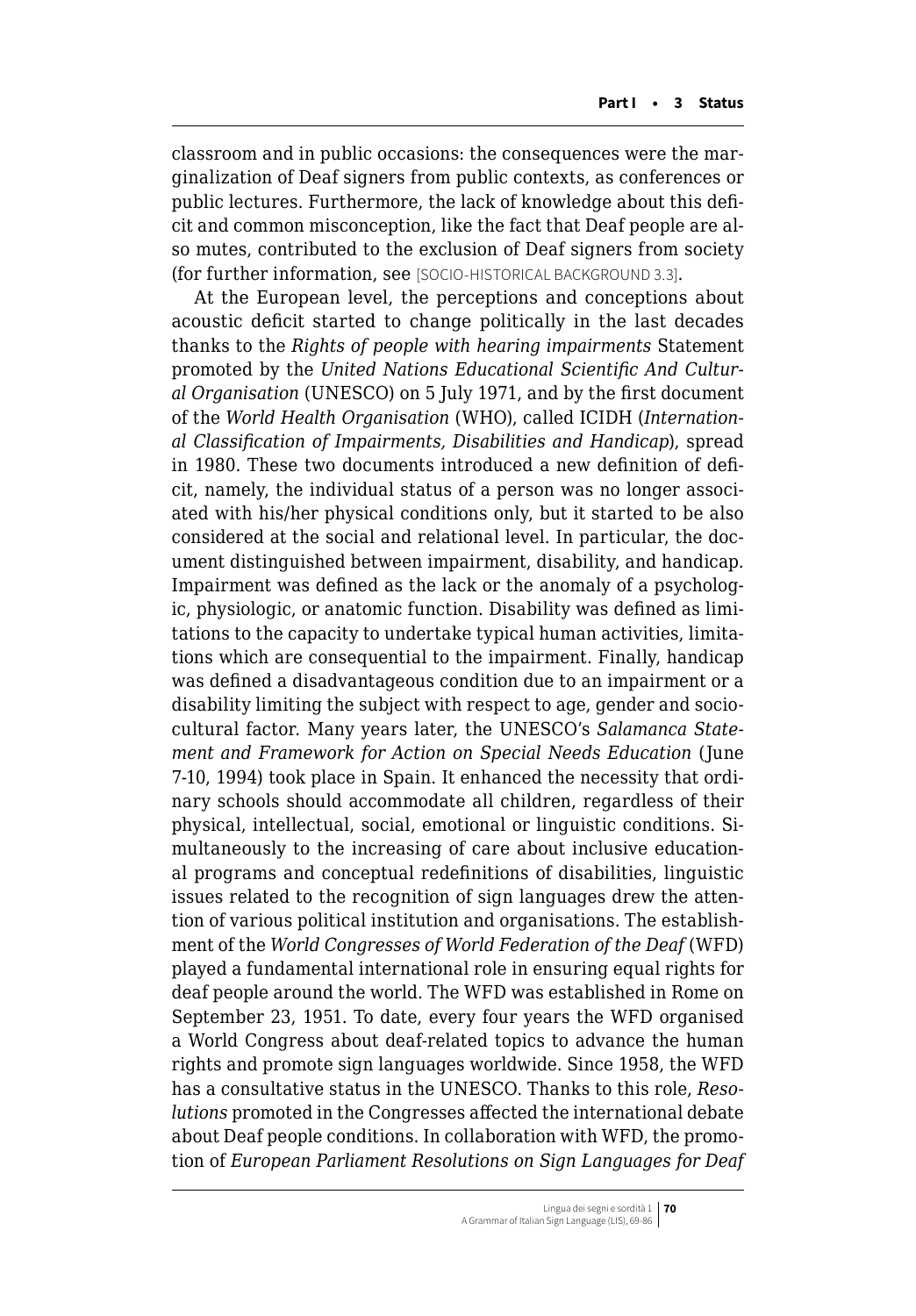*People* (June 17, 1988) and *on Sign Languages* (November 18, 1988) represented crucial steps toward the achievement of the awareness about Deaf rights and identity, fostering the official recognition of sign languages. Both *Resolutions* also called upon member states to ensure European funding programs in the field of education and employment, including training of sign language tutors and interpreters. Later on, the European Council in Strasburg drew the *European Charter for Regional and Minority languages* (November 5, 1992) for the protection and promotion of languages used by traditional minorities. To date, many years after the proclamation of the *European Charter*, the Law (482/1999) for preserving the status of minority languages has been approved in Italy granting every year special funds to support dialects and other linguistic minorities. However, the concept of minority language is strictly related to the existence of communities using the language in a specific territory. Therefore, LIS is not included among linguistic minorities because it is not associated to a specific local territory, rather it is spread all over the country.

In 2006, the United Nations (UN) promoted the *Convention on the Rights of Persons with Disabilities* which represented a fundamental point towards the achievement of equal opportunities for people with deficits in that it granted them the fundamental human rights and freedom. The general principles of the Convention are: i) respect for inner dignity, individual autonomy and personal independence of people, ii) non-discrimination, iii) full participation and inclusion into society, iv) respect for the differences and in particular for people with deficit as part of human differences, v) equal opportunities, vi) accessibility, vii) equal opportunities between men and women, and viii) respect for the developing of the capacity in people with disabilities who have not yet come of age. The Convention also includes specific dispositions concerning the protection of deaf people, supporting the importance of the recognition of their linguistic and cultural identity. After the promulgation of the Convention, the Italian Parliament opened an internal discussion in 2009. The Parliament, through the Law no. 18 (March 3, 2009) authorized the ratification of the Convention and, finally, on June 14, 2009 the Convention entered into force. The approval of the Convention forced the Italian legislator to promote an internal legislation according to the principles of the law. Nonetheless, this law made no mention to LIS. In fact, only in March 2011, a special committee of the Italian Parliament proposed the *Deaf People's Rights and Recognition of Italian Sign Language* (no. 37/S) bill for the recognition of LIS. The bill was discussed and approved by the Senate Chamber, but the discussion was never concluded. The bill considers deafness from two different perspectives: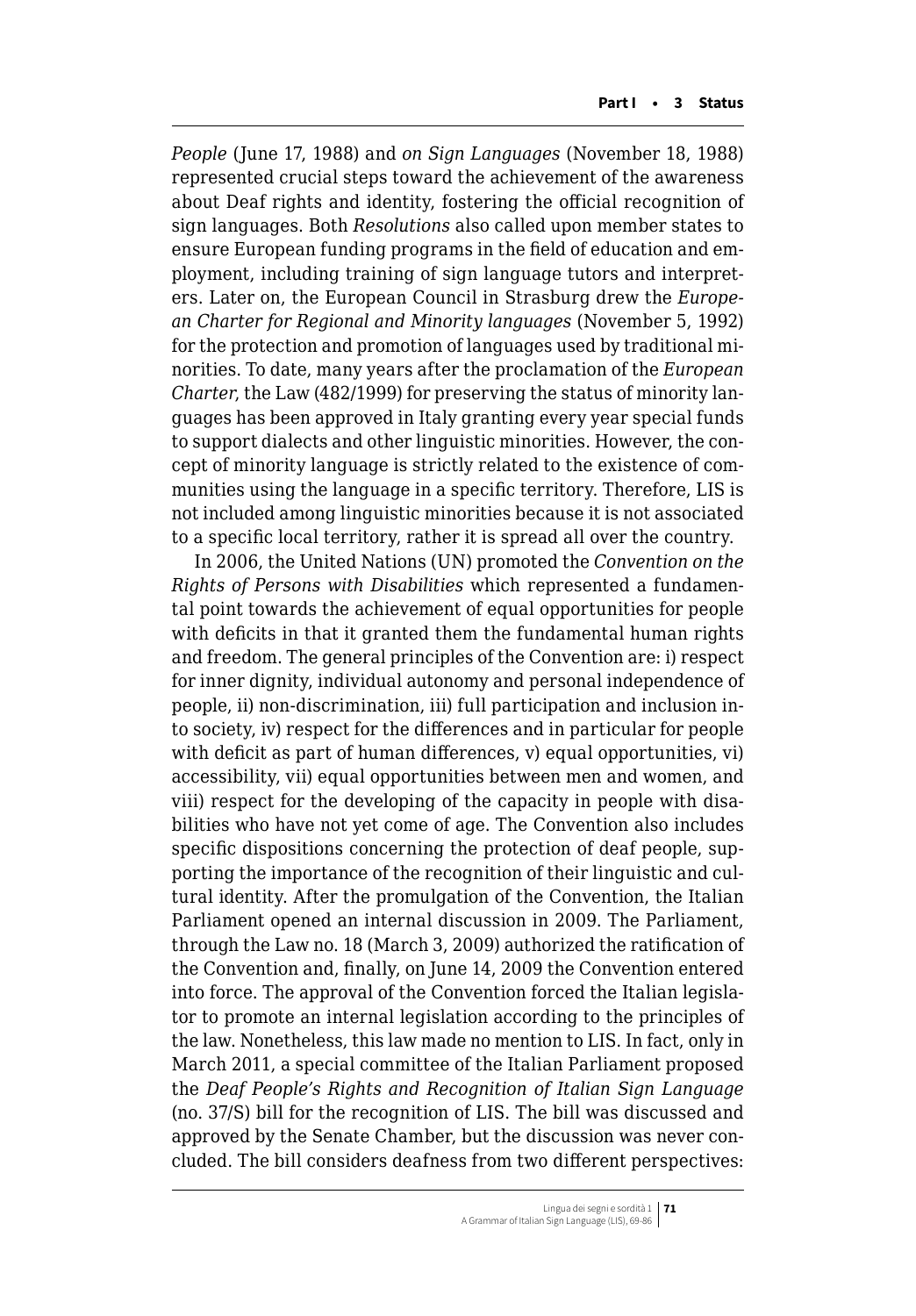*pathological*, which describes deafness simply as an auditory deficit, and *sociocultural* which perceives deafness as a cultural and sociolinguistic condition. Although the bill recognized the linguistic status of LIS, it still did not include LIS among other minority languages. The exclusion of the sign language from the status of minority languages could lead to serious consequences, especially concerning the financial funding necessary for language policy and planning [SOCIO-HISTORICAL BACKGROUND 3.2]. Indeed, the bill established that all funding had to be locally found, and that the State Administration was not responsible for it. Despite the indifference of some political institutions at the national level, the bill represented an important step towards achieving greater awareness of the essential needs of the Italian Deaf Community.

It is important to mention that not all deaf people are signers and support the recognition of LIS. Many deaf people support the acquisition of spoken Italian fighting against the spread of signs. In Italy, one of the main opposing groups to sign language is the association FIADDA [SOCIO-HISTORICAL BACKGROUND 3.2]. Among others, a reason for their opposition is the fear of a further marginalization of Deaf people, caused by the spread of the sign language. The consequences of this split among deaf people contribute to slow down the process of the recognition of LIS.

After further unsuccessful attempts, in October 2017 the Senate Chamber approved the Decree Law no. 302 (*Legge quadro sui diritti di cittadinanza delle persone sorde, e con disabilità uditiva in genere e sordocieche*) and others (no. 1019; no. 1151, no. 1789; no. 1907), which includes dispositions regarding: i) the importance of removing communication barriers, ii) the official recognition of LIS and tactile Italian Sign Language (LISt), and iii) the promotion of the social inclusion of deaf and deafblind people. Furthermore, the Decree Law declares the freedom to choose the best channel of communication (spoken or signed), promoting social integration in schools, universities, working environments and health services. It also grants accessibility to historical, artistic and cultural heritage and political participation. Moreover, the Draft Law establishes a unique national register for interpreters of LIS and LISt, since today this professional rule is still locally coordinated. However, like the previous Drafts, the effort to monitor the implementation of the Law, and to penalize its violations, is assigned to local administrations and it does not include additional expenses for the national Government. The consequence is that services are not granted to people with deficit, since very often local administrations are not able to fund projects of inclusions.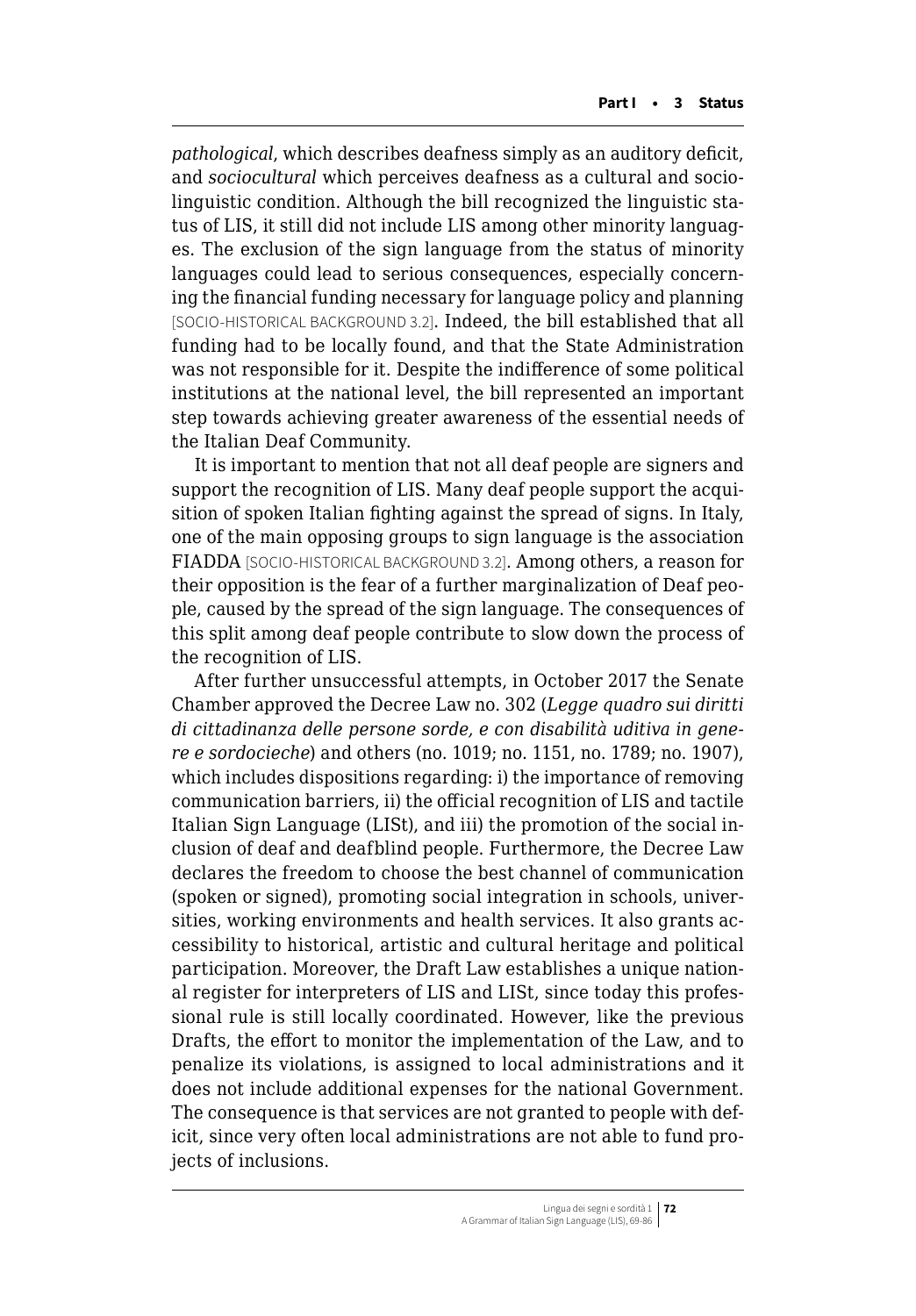<span id="page-4-0"></span>The Decree Law reopened a heated discussion among members of the Deaf community and their opponents, which has been ongoing on social media and in public spaces. Once again, the final decision depends on the Chamber of Deputies, which has not dealt with the issue yet.

Although LIS has not been officially recognized yet, it is unofficially supported by local and national institutions. For example, LIS courses are often directly cosponsored by local administrations, and LIS interpretation is currently provided in court cases, where Deaf people are involved. Some funding comes from the budgets designated for local welfare, health or educational services. However, none of this can be considered as a systematic language planning [SOCIO-HISTORICAL BACKGROUND 3.2]. Furthermore, some Italian regions have already locally recognized LIS supporting its dissemination in order to grant the free expression of identity and equal rights to Deaf people. So far, the regions which have officially promoted the recognition of LIS are: i) Valle d'Aosta (Resolution: '*Iniziative per un intervento legislativo per il riconoscimento ufficiale della Lingua dei segni*' approved on November 9, 2006), ii) Calabria (no. 46, approved on November 23, 2007), iii) Sicilia (Regional Law no. 23, November 4, 2011), iv) Piemonte (Draft Law no. 86, October 29, 2010 and approved on July 24, 2012), v) Campania (Regional Draft Law no. 21/2012), vi) Abruzzo (Regional Law no. 17, March 17, 2014), vii) Lazio (Regional Law no. 6, May 28, 2015), viii) Lombardia (Regional Law no. 20, August 5, 2016), ix) Basilicata (Regional Law no. 30, November 20, 2017), x) Veneto (Regional Draft Law no. 220, February 1, 2017) unanimously approved on February 15, 2018.

## **3.2 Language policy**

The national political situation is chaotic and not many sources exist in order to trace back the historical stratifications of legislative proposals and Draft Laws which have had no effect.

The bill (no. 37/S) proposed in March 2011 included an explicit reference to the use of LIS in public and private context. Specifically, it included a statement (art. 2, subsection 1b) concerning the use of LIS in schools and universities and the realisation of specific programs for the education of professional figures, such as teachers and interpreters. It also stated that LIS must be integrated among the courses offered in both undergraduate and postgraduate programs, promoting the use of LIS and other technologies among students and teachers in order to allow the communication with deaf people. Fur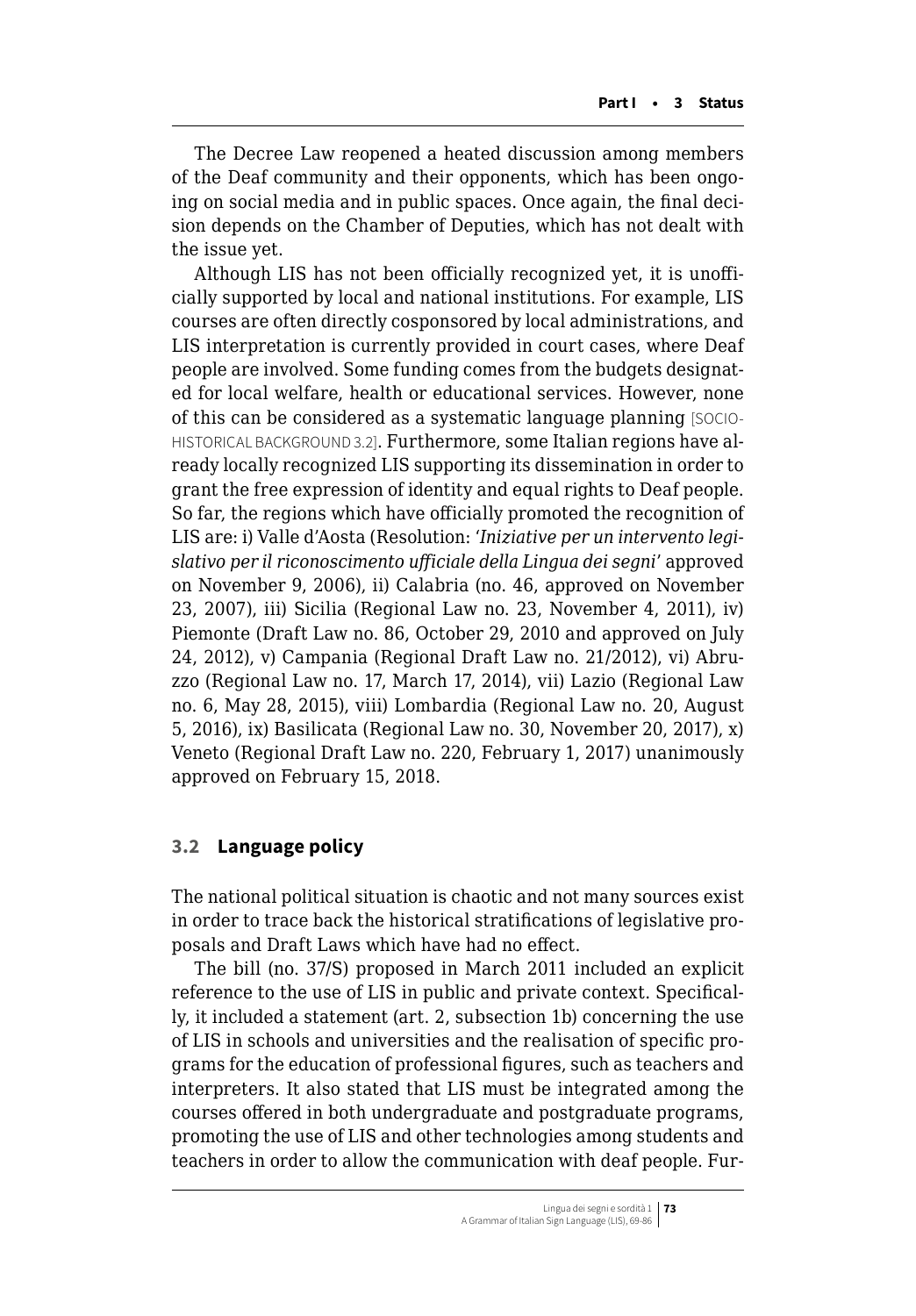thermore, the bill includes dispositions to promote the use of LIS in public and private administrations and in the media, through subtitles and other tools, to grant full accessibility to information. Finally, it established that hearing aids, speech therapy and other technical means must be provided along with LIS, in order to remove communication barriers and to leave deaf people the freedom of choice. The bill was discussed in the Chamber of Deputies in May 2011, but after this debate a totally different approach was adopted. Representatives of all political parties accepted the use of the term *Linguaggio o tecnica comunicativa mimico-gestuale* (lit. 'mimed-gestural language or communication technique') rather than Italian Sign Language. Such definition appeared to be a serious step back within the process of LIS promotion. In fact, the adoption of this term contradicted the international declaration and ignored thirty-years of linguistic research supporting the dignity of this language. Moreover, the participants agreed in claiming that technological innovations make sign languages useless, thus ignoring the fact that not all kinds of deafness can be treated with the use of hearing aids. Such bill probably enhanced the misconception that bilingualism negatively interferes with the correct acquisition of the spoken language. On the contrary, there is increasing evidence, both at an international and national level that the use of the sign language promotes the correct acquisition of the spoken language. Thanks to an increasing of political and social measures, many schools and educational centres, today, are inclined to integrate sign language as a social inclusion tool for Deaf children. Bilingual/bimodal education programs are growing in visibility, especially with the rise of awareness of the Deaf Community [SOCIO-HISTORICAL BACKGROUND 2.4]. However, the lack of official language planning represents an obstacle to the final disclosure of LIS in educational and training environments.

New encouragement for the promotion of LIS and LISt comes from the Law no. 302 of 2017, even though no national funds are provided for supporting the organisation of courses and educational structures. As a result, training courses in LIS and LISt and other initiatives depend on local and national associations which support Deaf communities.

Most of the initiatives which support and promote the recognition of LIS are carried out by the *Ente Nazionale Sordi*, ENS ('Italian National Agency of the Deaf') [SOCIO-HISTORICAL BACKGROUND 1]. It is present across Italy through local clubs and it represents a crucial national referent for Deaf people in the dialogue with political institutions. Furthermore, since its creation (1932), ENS promotes the use of sign language at all levels of the everyday life, being primarily involved in the definition of language planning. Specifically, a specialized department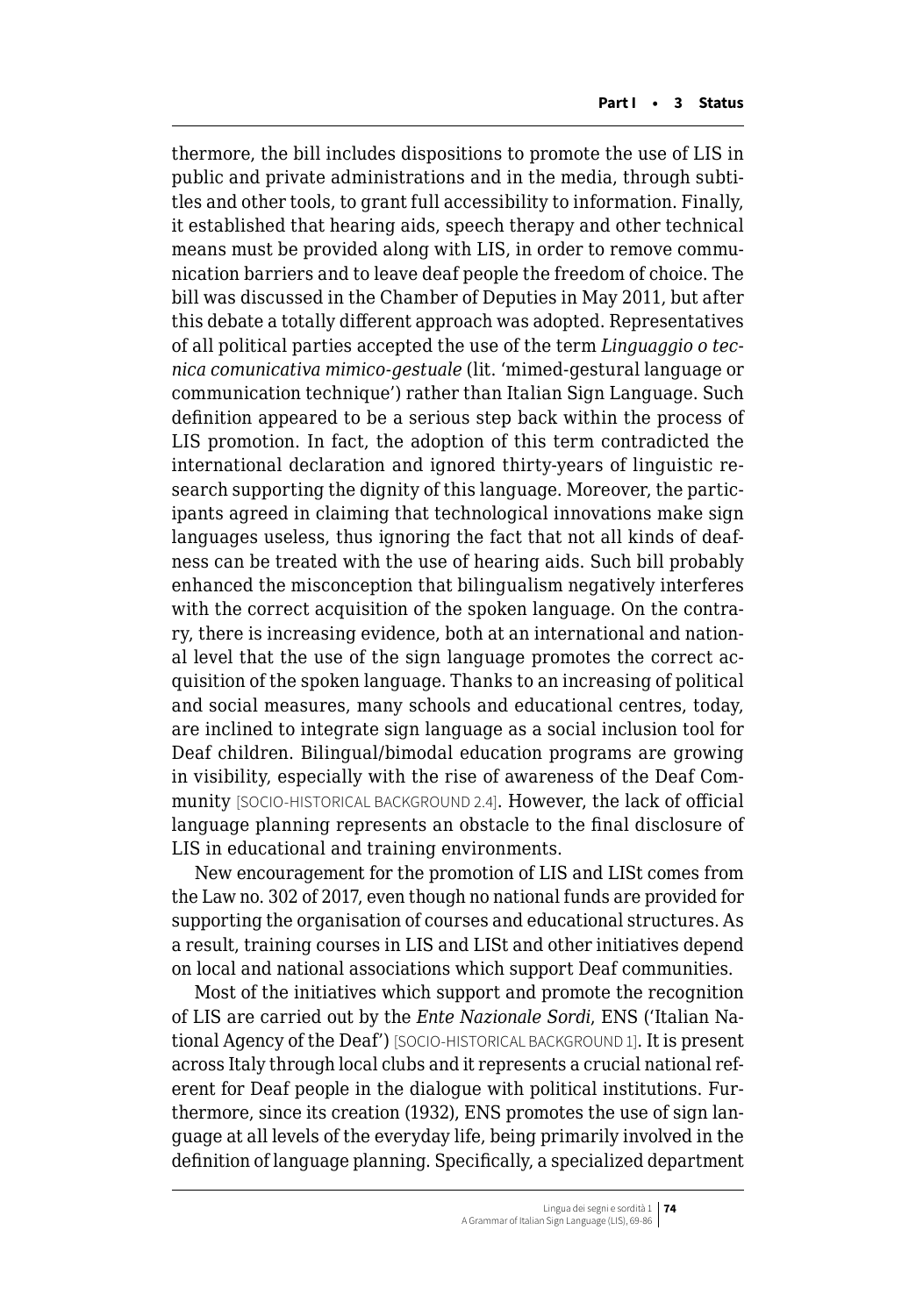of ENS takes care of issues related to educational policies, university accessibility, bilingualism and training of interpreters and other professional figures. ENS is not only an association promoting the recognition and use of LIS, but it is also important for the preservation of the cultural heritage related to LIS. Indeed, the libraries of many of the local clubs have collected publications about deafness, sign languages and the Deaf world and they represent an important archive for Deaf culture and history. Moreover, ENS is the promoter of many national and local workshops, seminars and conferences about various topics related to LIS. For the important impact they had, we recall here three conferences on LIS which were held in Trieste in 1995, Genoa in 1998, and Verona in 2007.

However, as anticipated before, the picture is not so homogeneous and favourable everywhere, as in Italy there are also some associations which support a strict oralist tradition and deny the use of LIS for deaf children education. One of the most famous associations overtly against the use of LIS is the *Italian Families Associated for Defending deaf Rights* (FIADDA). According to the members of this association, it is impossible to define a community on the basis of a physical deficit. The association fears that through the official recognition of LIS, deaf people will be kept in a state of cultural, economic and power dependency due to their linguistic closure.

Despite the difficulties that such internal oppositions can create, this debate is a remarkable sign of vitality within the Deaf Community. In the past thirty years, many changes took place which modified the domain of the use of LIS. Thanks to the advances in linguistic and psycholinguistics studies which allowed to prove that LIS is a natural language. The Deaf Community has started to use LIS with pride for everyday communications, and not just in a domestic environment, becoming more aware of its own rights. After the discussion of the bill (no. 37/S) at the chamber of Deputies, a unified movement composed by hearing and Deaf people (*Movimento LIS subito*, 'Movement LIS now') was created online in support of the recognition of LIS. The movement organised a three-day protest in Rome (March 25-27, 2011) to request the return to the original proposal, claiming that the definition of mimed-gestural languages is not just wrong, but offensive.

Together with ENS, another important supporter of the promotion of LIS is the Academic World: universities and academic researchers collaborate to support and give visibility to the importance of LIS recognition. In Italy, research on LIS began in the late 1970s, thanks to a group of scholars at the National Council of Research (CNR). They started with the investigation of the process of language acquisition and lan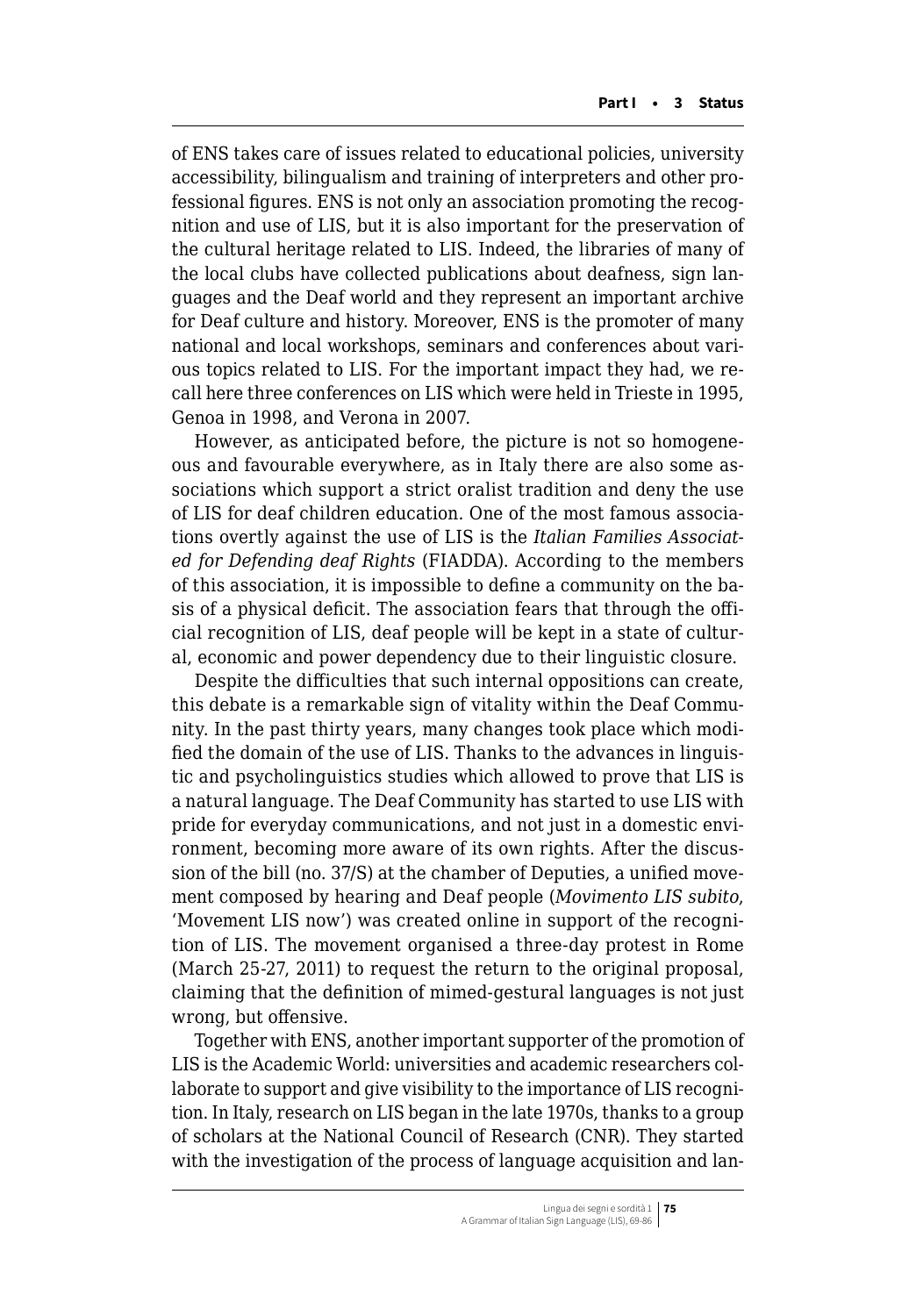guage mastery in deaf children, which was first analysed by the team led by Virginia Volterra, Elena Pizzuto, and Elena Radutsky, in collaboration with ENS. Soon after, some deaf researchers joined the group: Serena Corazza, Emanuela Cameracanna, Anna Folchi, Paola Pinna, Paolo Rossini, and Benedetto Santarelli. The research carried out by the CNR also focuses on the grammar of LIS, on sign writing projects and on the acquisition of LIS in both deaf and hearing children.

About 20 years later, in the late 1990s, at the University of Salerno, professor Sandro Zucchi opened a second vein of research focusing on the formal aspects of LIS Linguistics. A few years later, he moved to the University of Milan and continued working on this project with professor Carlo Cecchetto from the University of Milan-Bicocca. Quite soon, some deaf people started to contribute to their research. Furthermore, in collaboration with the national association for Deafblind people in Italy (*Lega del Filo d'Oro*), the Milan group started a research project on the tactile variety of LIS, the sign language used by Deafblind people.

A crucial step that allowed to spread LIS within the national borders and later on to train students in the language and linguistics of LIS was the introduction of an optional LIS course among the classes offered at Ca' Foscari University of Venice starting from 1999, thanks to the interest of professor Anna Cardinaletti. In 2002, the Department of Linguistics and Comparative Cultural Studies of Ca' Foscari University of Venice offered the first official bachelor degree program in LIS. Since then, students can choose LIS from 17 foreign languages. Ca' Foscari is very much committed to the promotion of LIS offering both a bachelor's degree (BA) and a master's degree (MA). Today, in the BA program various courses on LIS and Deaf culture are available: three language courses of LIS, three courses of Deaf culture, a course in LIS linguistics, a course in Tactile Italian Sign Language, and two courses in Linguistic for deafness and hearing impairments. The MA program offers a course in Linguistics for deafness and hearing impairments, a general course of LIS and a course in advanced LIS linguistics. In 2011, Ca' Foscari University of Venice hired the first teacher of LIS with a permanent position within an Italian University and, in the same year, a research position was created for a linguist working on sign language linguistics.

From the year 2015, the University of Catania (in its branch in Ragusa) within the course in *Mediazione linguistica e interculturale* ('Linguistic and Intercultural Mediation') offers a BA degree with the possibility to study LIS. The University of Catania has also enrolled a linguist teaching and carrying out research on sign language linguistics and a lecturer of LIS.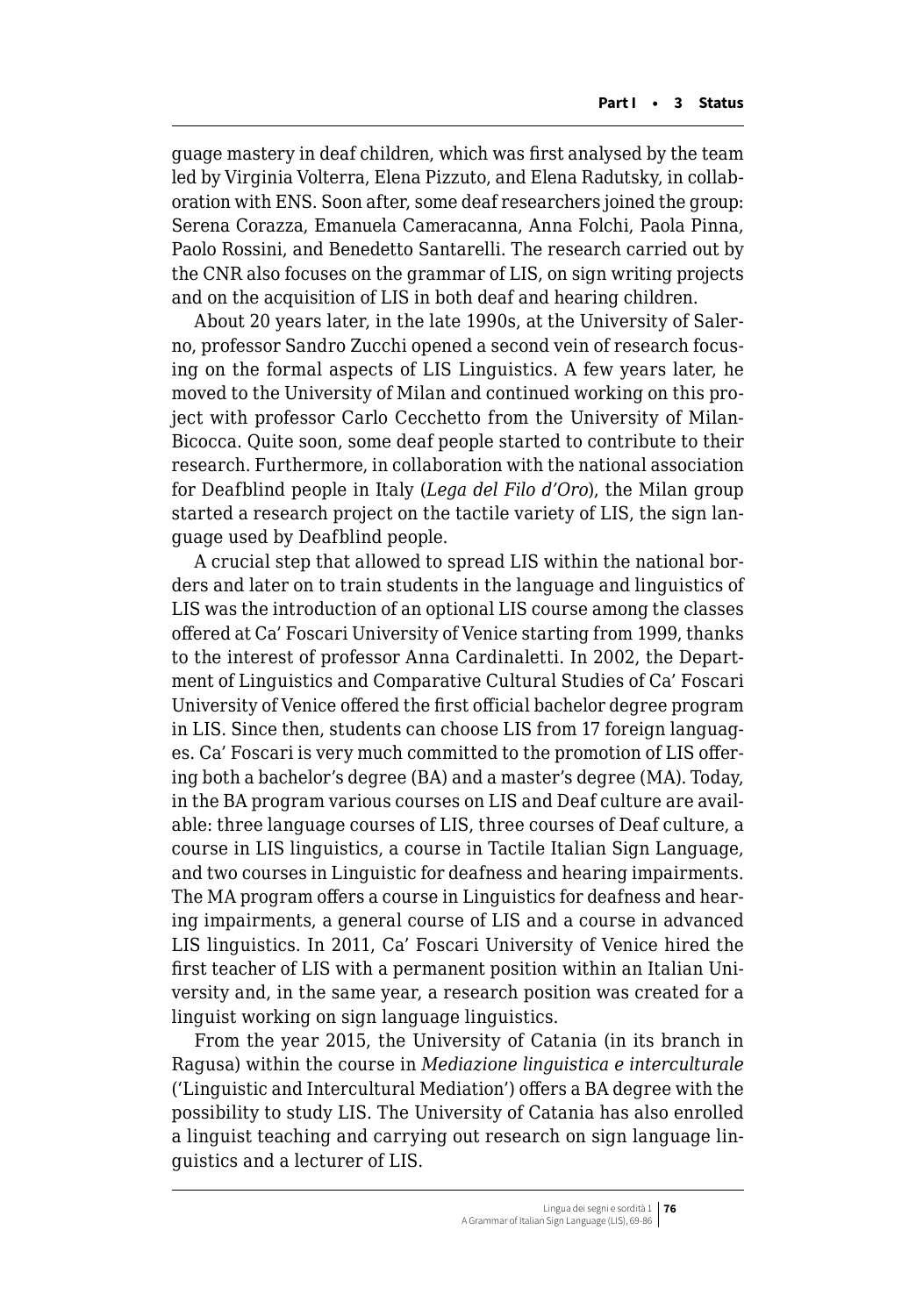Together with the universities of Venice and Catania, one of the main institutions which provides formational courses of LIS is ENS. Within ENS, a central administration provides detailed guidelines establishing the number of grades, the main objectives and the contents to be acquired in each grade. The general program of LIS courses is divided into three main stages: the first one consists in a short introduction to LIS (20-40 hours) which provides a general overview of LIS and Deaf culture; the second focuses on the teaching of LIS language and is structured into three levels: beginner (120 hours), intermediate (150 hours) and advanced (210 hours) level, which provides extensive theoretical and practical knowledge, and the third stage consists in the professional grade for training students in three different professions: technical operators, educators and interpreters.

Before each course starts, FALiCSEU (a specific department of ENS responsible for the quality of teaching programs) has to approve them. For this reason, three national registers of LIS teachers have been created: one for teachers of language, one for teachers of grammar and Deaf culture and one for coordinators. The teachers for the practical part are generally Deaf, while the teachers of the theoretical part may also be hearing people.

The involvement of ENS and the academic world plays a crucial role in the standardization of LIS, which is important to gain official recognition. An important project supporting standardization was developed in 2007: La Sapienza University of Rome, the University of Milan-Bicocca, and Ca' Foscari University of Venice received a twoyear grant (2008-2010), PRIN 2007: *Dimensioni di variazione nella Lingua dei Segni Italiana* ('Dimensions of variation in Italian Sign Language'), for investigating linguistic variations in LIS. The project led to the creation of the first LIS Corpus [SOCIO-HISTORICAL BACKGROUND 4.3]. Indeed, the collection of a corpus is one of the most important tasks for language planning. It represents an attempt to improve the adequacy of form and structure of a language and to trace the source of variability. It is related to the issue of standardization processes and language documentation which are necessary to understand the developmental stages of a language. More specifically, the existence of a language corpus allows to account for the variability among signers due to many social factors, as their geographic and family origins, their age, gender, educational background, and so on. In particular, the LIS Corpus has detected a strong effect of age among signers: young LIS Deaf signers use more standardized forms than older signers [SOCIO-HISTORICAL BACKGROUND 4.4]. Although variation is a feature of all natural languages, the standardization process of a language has consequences for acquisition planning, in our specific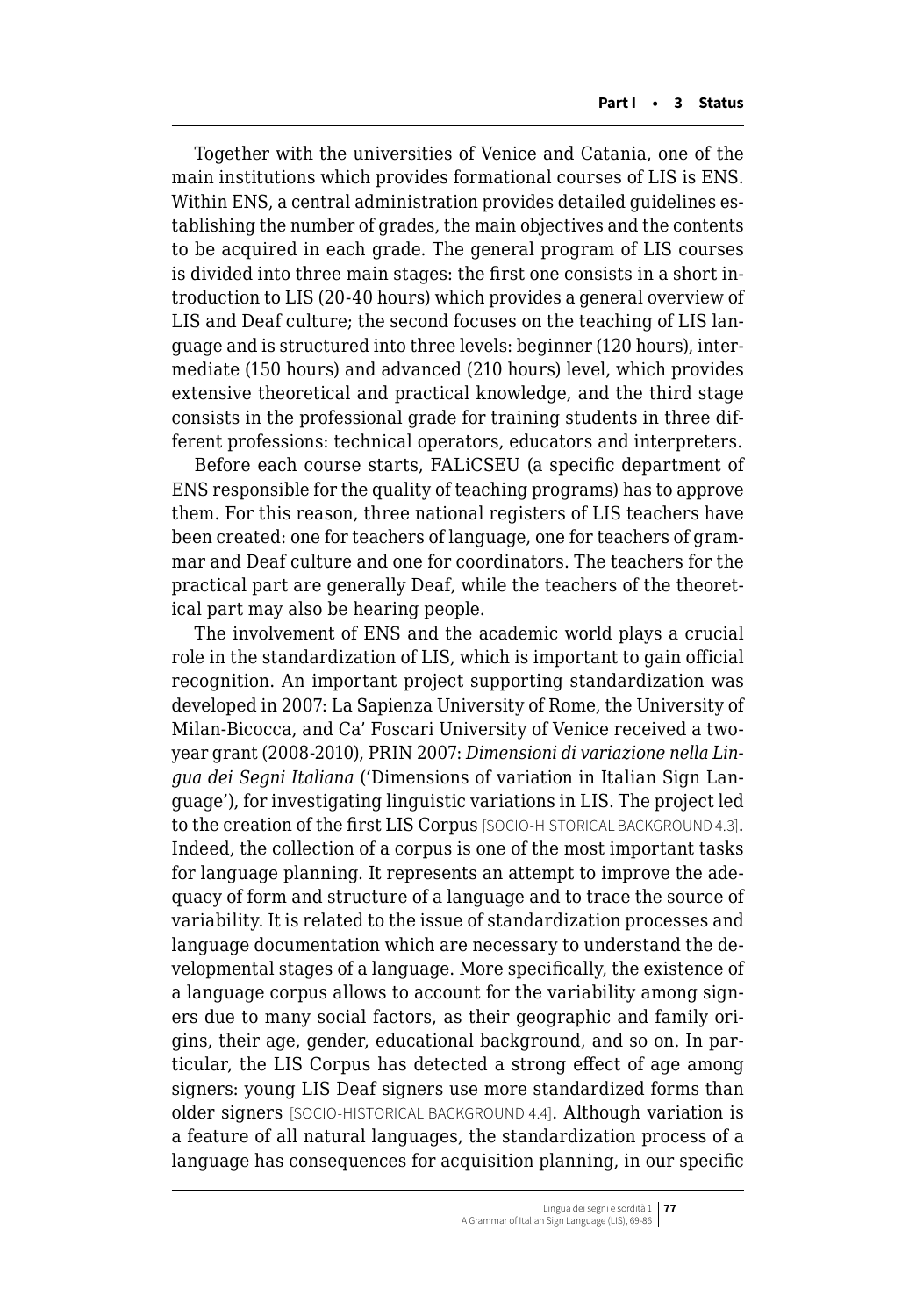case, it can facilitate the acquisition of LIS as a second language, reducing the communication obstacles caused by its great variability.

Italian Universities also promote the visibility of LIS by organising workshops, meetings, national and international events. In 2004, the conference *Verbal and Sign Languages, Comparing Structures, Constructs and Methodologies* was held by the University of Rome-La Sapienza; in 2005 the conference *Signa Volant* was organised by the University of Milan-Bicocca; in 2011, 2014 and 2016 the University Ca' Foscari of Venice co-organised the conference on *Formal and Experimental Advances in Sign Language Theory* (FEAST), an international conference which focuses on formal and experimental approaches on sign languages. In order to increase foreign exchanges among Deaf people and Deaf communities, recently the Siena School of Liberal Arts introduced a Deaf studies program, which includes a semester where one class is taught in American sign language (ASL). A fundamental opportunity for Deaf people is represented by *the Mason Perkins Deafness Fund* (MPDF onlus), created in 1985, which provides scholarships for Italian Deaf students. The winners receive the opportunity to spend one academic year at the American Gallaudet University. The association also promotes the organisation of accessible cultural events and the creation of a national and international network of people who work in support of the Deaf community. Similarly, every year, the *Fulbright-Roberto Wirth Fund Scholarship at Gallaudet University* offers the opportunity to spend one academic year at Gallaudet University to Italian citizens. The winner can specialize in deafness studies supporting deaf or deafblind children research in Italy.

In the last years, two European projects have been developed at academic level thanks to the collaboration of Universities. The first project: COST Action IS1006 (2011-2015) *Sign Gram: Unraveling the grammars of European sign languages: pathways to full citizenship of deaf signers and to the protection of their linguistic heritage* led to design the SignGram Blueprint, the first guide for sign language grammars. The chair of the Action was Prof. Josep Quer (Universitat Pompeu Fabra). Ca' Foscari University of Venice, Bicocca University of Milan and La Sapienza University of Rome were the national research groups involved in the project. The second European project is *SIGN-HUB: preserving, researching and fostering the linguistic, historical and cultural heritage of European Deaf signing communities with an integral resource*. It is a 4-year research project (2016-2020) funded by the European Commission within Horizon 2020 involving different European and non-European countries (Spain, Italy, Netherlands, Germany, Turkey, France, and Israel). The national universi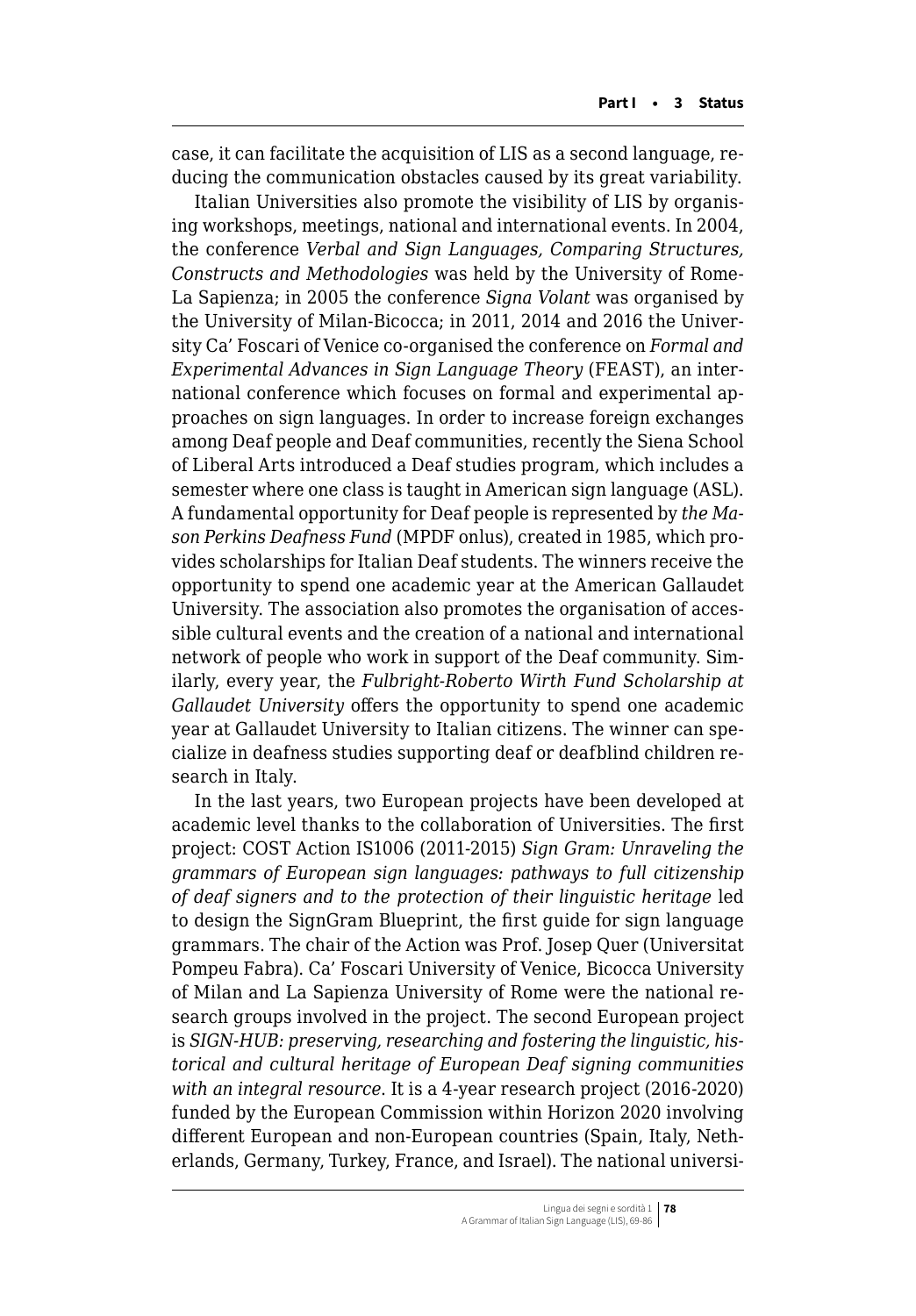ties involved in the project are: the University of Milan-Bicocca and Ca' Foscari University of Venice. Aim of the project is the creation of an innovative and inclusive resource hub for the linguistic, historical and cultural documentation of the different sign languages, for supporting Deaf communities and for sign language evaluation on clinical and school frameworks. The SIGN-HUB project has developed a digital platform to host: i) a digital grammar of 6 sign languages (DGS, LIS, LSC, LSE, NGT, TID); ii) an interactive digital Atlas sharing the linguistic properties of sign languages; iii) the development of diagnostic tests for sign language assessment, and iv) the creation of a digital archive of older signers' linguistic and cultural heritage.

Another relevant issue for increasing the possibility of the official recognition of LIS consists in language planning. After several local experiments [SOCIO-HISTORICAL BACKGROUND 2.4] an important attempt to set up a national plan for the education of deaf children was the project entitled *Model of integrated special school services for Deaf individuals* (MoSSSiS) presented to the Ministry of Education by the *Italian Association of Educators of Deaf Children* (AIES). The project aimed at offering an educational model which successfully integrates hearing and deaf children, involving a national centre of coordination and local branches. The national centre promotes specific training courses for educators and teachers of Deaf children, and provides teaching materials and relevant documentations on the education of deaf children. Often special needs teachers received general training for covering a broad variety of children with different impairments, but the issues related to deafness are not properly faced. Moreover, this project wants to create specific bilingual programs and a lifelong learning program which prevents Deaf adults to return to illiteracy.

Evidence for a greater awareness on the importance of LIS comes from the increasing of professional roles and figures related to sign language: language teachers, interpreters, cultural mediators and educators [SOCIO-HISTORICAL BACKGROUND 2.4]. As for the professional training of sign language interpreters, there are two important associations in Italy: ANIOS and ANIMU. The former is mostly based in the northern part of Italy, and the latter more in the south. The competence of LIS interpreters has increased in the last few decades, but the interpretation from LIS to other sign or spoken languages (and from a foreign sign or spoken languages into LIS) still needs to be improved to ensure access for Deaf people to international scenarios. Cultural Mediators are professional figures who work in official situations such as the public administration, public security, social and welfare services, facilitating communication among Deaf and hearing adults. As for educators, they are facilitators who work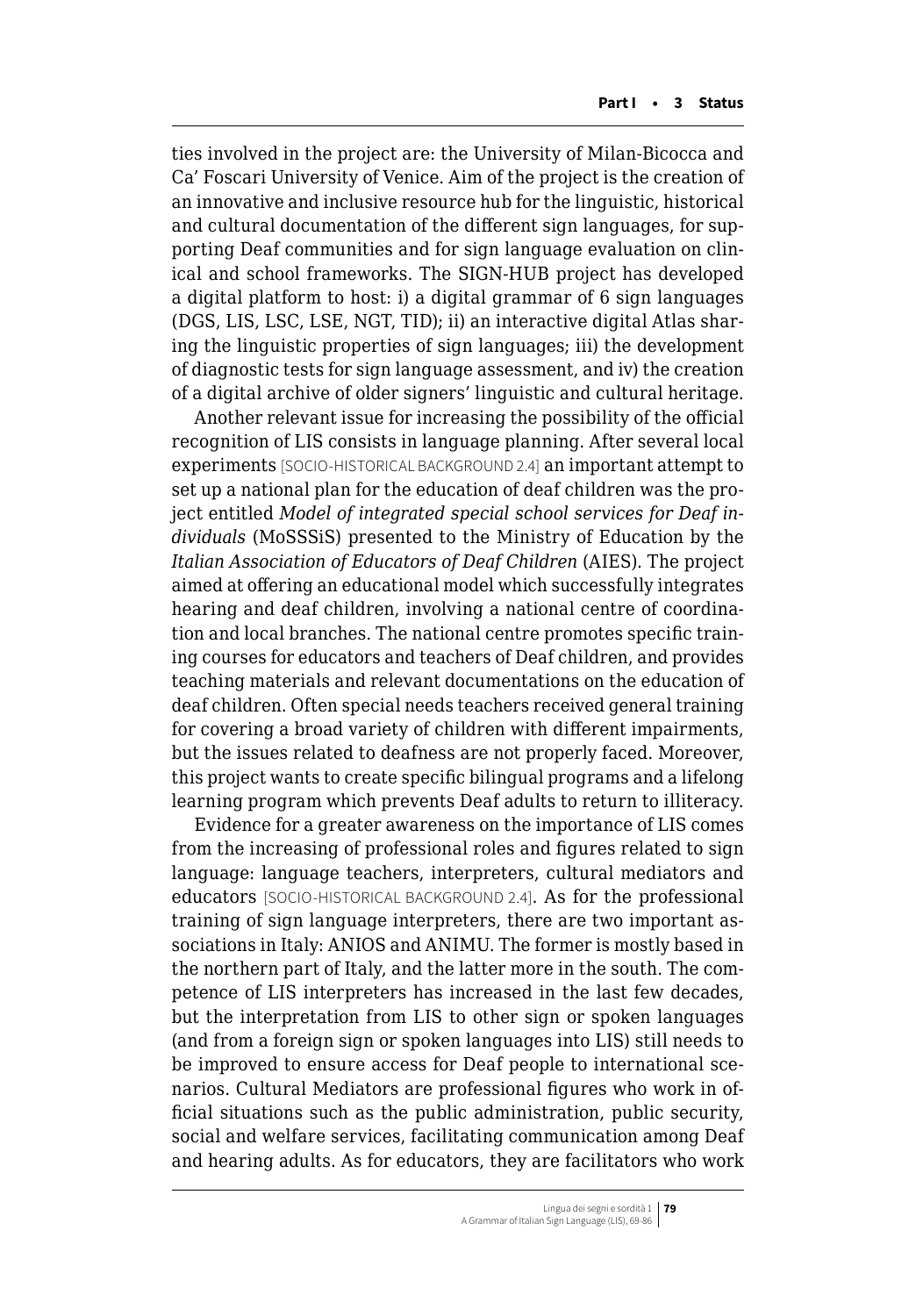<span id="page-11-0"></span>in public schools within educational programs for deaf children, in order to support the integration between Deaf and hearing children. The improvement of the educational planning for Deaf people is crucial to assure them the possibility to have access to highly qualified professional jobs.

## **3.3 Language attitudes**

This section provides a description of the way in which signers and non-signers perceive LIS. Since this language has long been considered an inferior communication system, the attitude toward signs differs across generations of signers and non-signers.

The Law 517/1977 facilitated the inclusion of Deaf people into public social contexts, but it had no impact on the linguistic condition of the Deaf community. When and how the situation started to change it is hard to say. It is likely that LIS started to raise awareness along with the development of the research investigating its grammar and the impact on language acquisition.

Among the precursors of this important process, it is worth mentioning Massimo Facchini, the director of the phonological centre in Bologna. At the end of the 1970 he reopened the discussion about the effectiveness of *gestures* in deaf training, since *gestures* have often been forbidden in the past.

Further scientific research developed in Rome, following the pioneering studies of Stokoe on American Sign Language (ASL), thus providing further evidence for the importance of sign language investigation. Virginia Volterra, Elena Pizzuto, and Elena Radutzky have been the first researchers to take steps in this direction. Thanks to them, the first meeting on sign language studies took place in Rome at the Psychological Institute of CNR in February 1979.

In June of the same year, the *First International Symposium on Sign Language Research* was organised in Stockholm, followed by another one in Copenhagen sponsored by NATO. From then on, many conferences have been organised in Italy, testifying an increasing wave of interest in the sign language field.

The great interest of academics leading to the recognition of sign languages as fully-fledged natural languages developed in a period in which Deaf people were still not aware of the richness of their own language. As a matter of fact, in those years, signs were used in very familiar contexts or in the Deaf clubs, and their use was purposely avoided in public situations for reasons of shame. Italian hearing people used the term *sordomuto* ('deaf and dumb') to refer to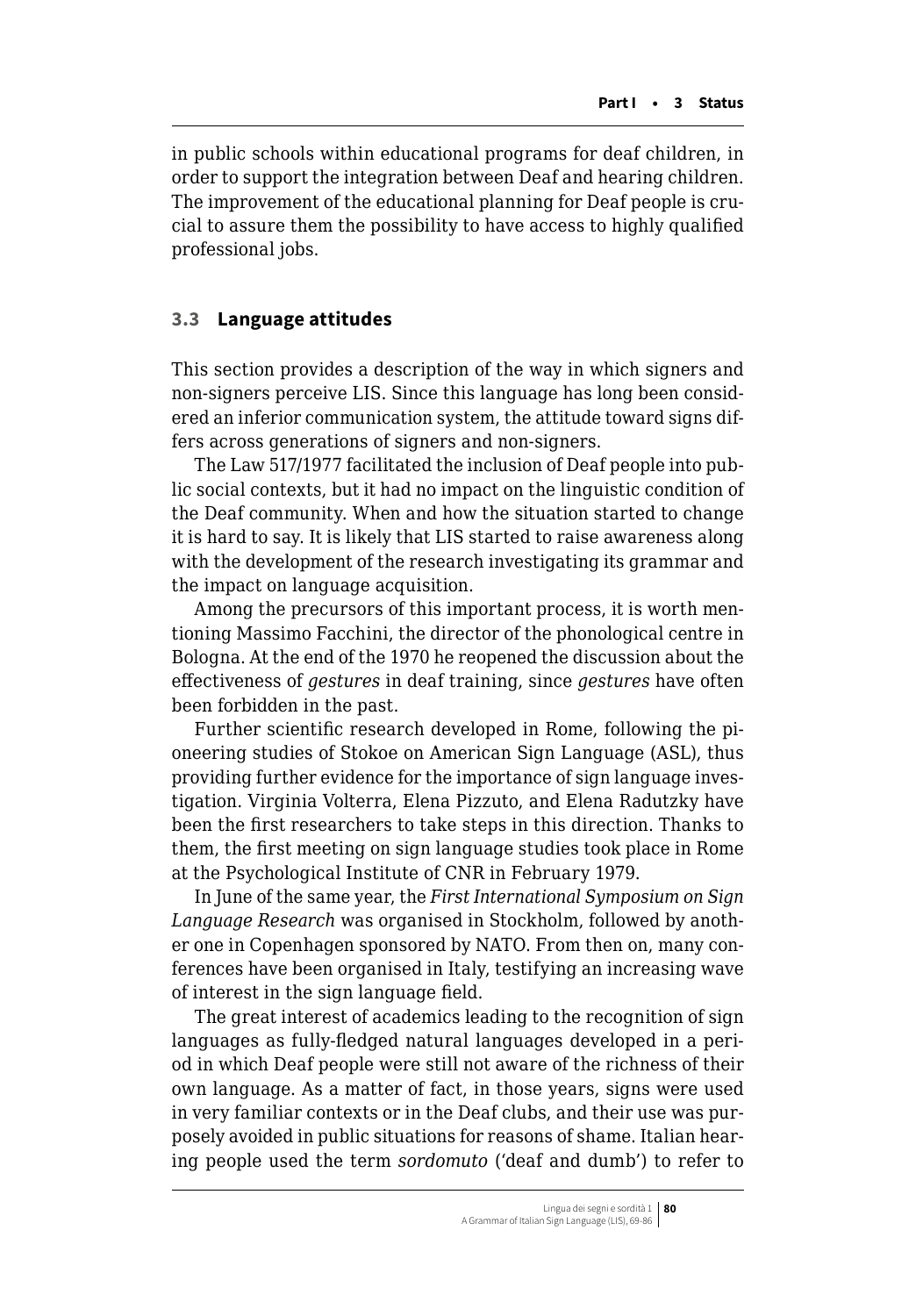deaf people, because of the common misconception that Deaf people were also mute (nowadays the Law 95/2006 has changed the term into *deaf*). The local and individual variation of signs was significant, many Deaf people with a strong oral education only used signs in support of spoken Italian, thus increasing the confusion on the boundaries between signs and the spoken language. Moreover, the few existing interpreters were only called to translate signs from spoken Italian, no translation from signs to the spoken language was provided for Deaf signers.

In such a context, Deaf people looked suspiciously at the rising interest of academics on LIS, as they considered inappropriate that hearing academics studied a language considered exclusive property of the Deaf Community. This is one of the reasons why Deaf people continued for several years to use the term mimic-gestural language in opposition to the term LIS, which was coined by academics. Indeed, the term *Italian Sign Language* was created in order to distinguish gestures from signs and to support its status as a natural language.

Together with the increase of the linguistic research on LIS, it arose the necessity to properly train interpreters. The first to be officially trained were the interpreters involved for the *Third International Symposium on Sign Language research* organised in Rome in 1983. Nowadays, the CNR has become one of the beating hearts of sign language research and is a proactive promoter in its dissemination all over Italy.

Starting in 1986, some scholarships offered by the Association *Mason Perkins Deafness Fund* allowed young Deaf students to attend courses at the Gallaudet University in Washington [SOCIO-HISTORICAL BACKGROUND 3.2]. After this experience, these students became important reference points for fostering cultural and educational events in their own cities promoting LIS. In so doing, the attitude of deaf people towards their own language started to change and, in the same period, some collaborations between hearing and Deaf communities were created with the same will of promote LIS courses and cultural events. We mention, among others, *SILIS* (group for studies and information of LIS) created in Rome in 1989, the cooperative *DIRE* opened in Turin in 1990 and *Orgoglio Sordo* ('Deaf Pride') started in Milan in 1990.

Nowadays, Deaf people are aware of the status of their own language and use LIS in public with great pride. Actually, the number of Deaf users increases year after year, and there is a deeper consciousness about the difference between LIS and Signed Italian [SO-CIO-HISTORICAL BACKGROUND 2.4].

During the last few decades, the attitude of hearing people has changed as well, and LIS courses have become extremely popular.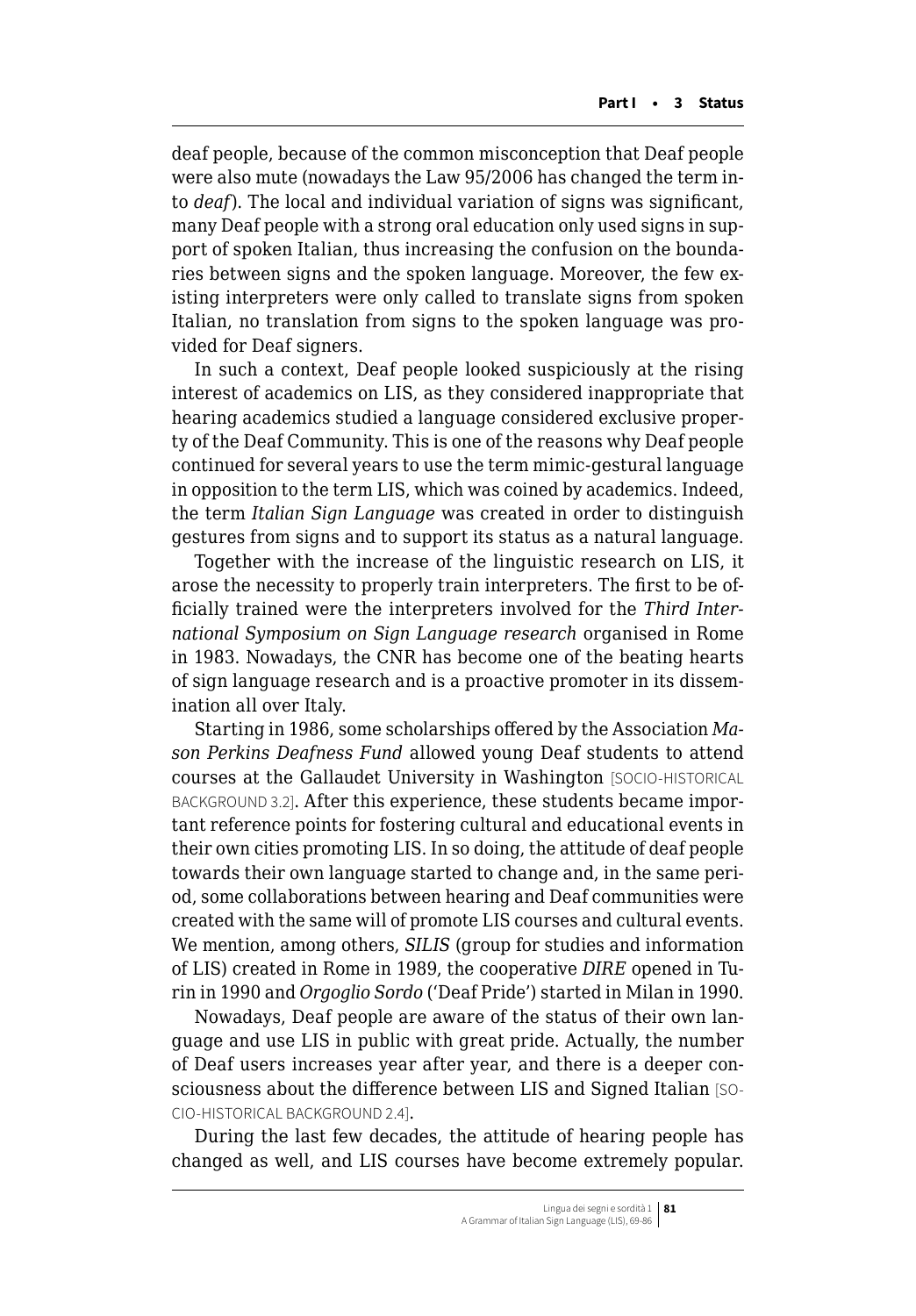This led to the necessity of creating the first collection of signs and the first vocabularies to facilitate the learning process [SOCIO-HISTOR-ICAL BACKGROUND 4.2]. Moreover, the increased possibility developed in the last years of being provided with interpreting services, lead more Deaf students to attend university and undertake the academic career.

Crucial in the process of attitude change towards sign language has been the spreading of LIS through the media. Since 1993, several editions of the national TV news are interpreted in LIS every day representing a key source of information for Deaf people, especially among the older signers. By 1995, the President's New Year speech is interpreted in LIS. Moreover, some documentaries on LIS started to be made and transmitted via public channels, among other: *Segna con me* ('Sign with me'), a film documentary on LIS realised by Silvia Bencivelli and Chiara Tarfano and broadcasted on *Rai Storia* on September 26, 2015.

In the last years, Deaf artists and LIS started to appear on TV or have been called into public shows, increasing the visibility of the Deaf community. Examples are the Silent Beat hosted by Fabio Fazio in *Quello che (non) ho* ('The things I do (not) have') broadcasted on La7 (May 16, 2012), the singer Daniele Silvestri who appeared with an interpreter at *Sanremo*, a very popular Italian music festival, or the Deaf rapper Eugenio Scarlato, who participated at *Italia's Got Talent*, and many others (for further information see [SOCIO-HISTORICAL BACK-GROUND 2.3]. All these events are contributing to deeply changing the perception of signs for both signers and non-signers.

Surely, the increasing awareness and knowledge of sign languages is parallel to the technological developments. The most important resources used by Deaf people are digital technologies and the internet. ENS's main websites provide daily information on the community, local association activities and everyday life. Beside these, social networks and video blogs (*Vlogs*) are the preferred platforms for sharing opinions and comments among the members of the Italian Deaf community. Younger Deaf signers are surprisingly not the unique internet users: the 9.92% of signers over fifty-years old regularly use the Internet for communication as well. Many web pages regarding sign languages in general have been created in social networks, which have become not only a tool of communication, but also a way through which fostering the standardization and broadcasting of LIS across the country.

Despite these positive signals of general improvements, common misconceptions about deafness are still present, especially among hearing people who have never been in contact with Deaf people and Deaf culture. Deafness has often been defined as an invisible deficit,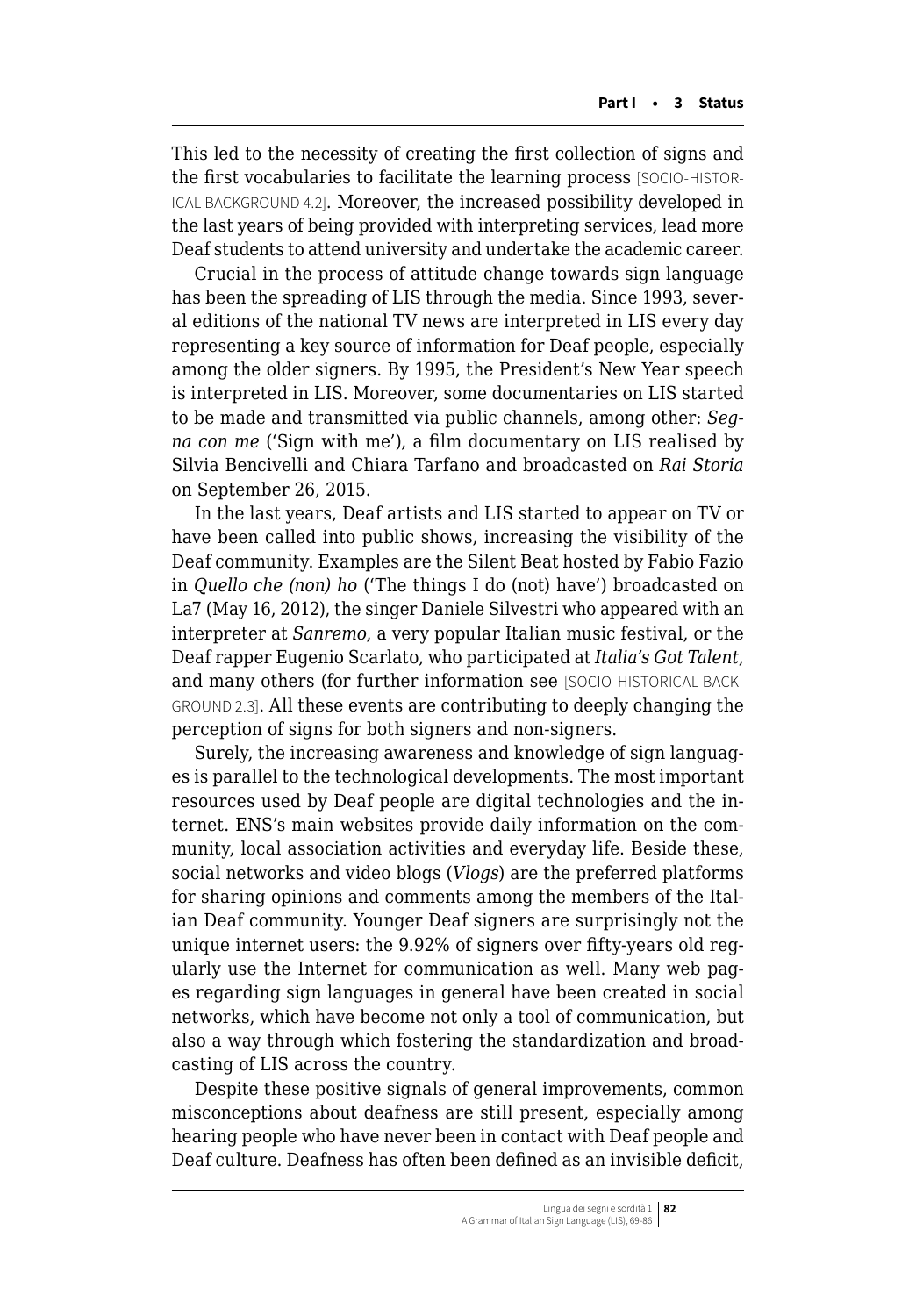indeed a deaf person is not suddenly identifiable, unlike other types of impairments, for example a blind person who may be more recognizable, with a white stick, dog and black sunglasses. Blindness in history has always been recognized as a noble deficit, since blind people attended higher training organisations and could benefit from a significant status in society.

The invisibility of deafness, instead, contributed to the consolidation of false prejudices and misconceptions about deaf people. As mentioned before, one of the most common mistakes concerns the use of the term *sordomuto*, which is often spread among hearing people who have never been in contact with deafness. It is very rare that deaf people are also mute, being this a situation occurring only when deafness is linked to a vocal and articulatory problem. Thus, the term *sordomuto* is wrong and inappropriate, as also stated by the Law 95/2006.

Much worse is the misconception about deaf people who are also considered to be dumb, reminiscence of the old term *deaf and dumb* used in the past. Because of their lack of hearing, many deaf people were institutionalized in clinicals for mental diseases just because of a wrong diagnosis or clinical ignorance. Deaf people were also deported under Nazism and they were analysed by scientists and doctors for eugenics studies, together with other people considered untypical, for example gypsies and homosexuals.

Other false conceptions about Deaf people are related to sign language. Indeed, signs are often considered a rude pantomime through which it is impossible to share complex thoughts and deep meanings. Furthermore, signs are supposed to be dangerous for the acquisition of the spoken language. Although linguistic and psycholinguistic studies have proved this belief to be wrong, it is still widespread in many clinical and educational environments, where doctors and teachers still obstacle and discourage the use of LIS in education. One of the most common misconceptions about sign languages concerns the false belief that signs are universal. For unknown reasons, probably linked to the misconception that signs are not linguistic units but *gestures*, they are believed to be shared by deaf from all over the world. As widely known, every country has its own developed and codified sign language, which, just like spoken languages, can share etymological influences and connections, depending on the historical processes of contact but, being based on arbitrariness, as all natural languages are, differs greatly, especially in the lexicon.

Prejudices and misconceptions represent barriers for the total integration and inclusion of Deaf people in society, this is why it is important to support and spread knowledge and information about this minority language and its community.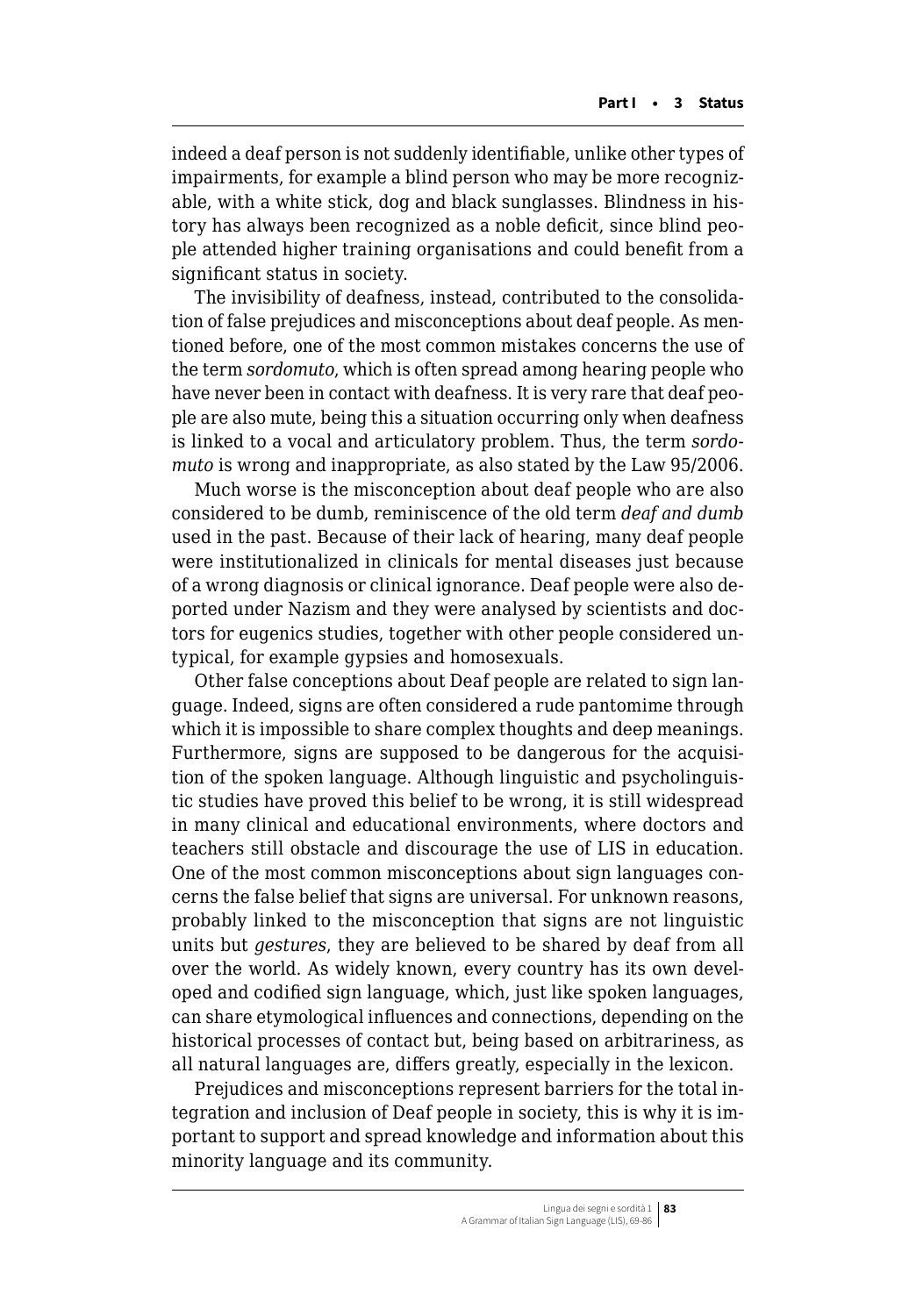#### **Information on Data and Consultants**

The descriptions in this chapter are based on the references below. Please see the data and consultant information in these references.

### **Authorship Information**

Chiara Calderone

## **References**

- Bagnara, C.; Fontana, S.; Tomasuolo, E.; Zuccalà, A. (2009). *I segni raccontano. La Lingua dei Segni Italiana tra esperienze, strumenti e metodologie*. Milano: Franco Angeli. [3.3]
- Geraci, C. (2012). "Language Policy and Planning: The Case of Italian Sign Language". *Sign Language Studies*, 12(4), 494-518. [3.2]
- Maragna, S.; Marziale, B. (2009). *I diritti dei Sordi. Uno strumento di orientamento per la famiglia e gli operatori: educazione, integrazione e servizi*. Milano: Franco Angeli. [3.1]
- Marziale, B.; Volterra, V. (a cura di) (2016). *Lingua dei segni, società, diritti*. Roma: Carocci. [3.1]
- Quaman, I. (2000). "L'extracomunitario sordo e udente: quale differenza nella comunità di minoranza?". Bagnara, C.; Chiappini, G.; Conte, M.P.; Ott, M. (a cura di), *Viaggio nella città invisibile = Atti del 2° Convegno nazionale sulla Lingua Italiana dei Segni*. Pisa: Edizioni del Cerro, 448-51. [3.3]
- *Segna con me* (2014). Directed by S. Bencivelli and C. Tarfano. Produzioni dal Basso. [3.3]
- Zuccalà, A. (2000). "L'invenzione della sordità. Riflessioni sulla rappresentazione sociale". Bagnara, C.; Chiappini, G.; Conte, M.P.; Ott, M. (a cura di), *Viaggio nella città invisibile = Atti del 2° Convegno nazionale sulla Lingua Italiana dei Segni*. Pisa: Edizioni del Cerro, 405-12. [3.1]
- Zuccalà, A. (2000). "La sordità del pregiudizio ovvero alcuni pregiudizi sulla sordità". Attenasio, L. (a cura di), *Fuori norma. La diversità come valore e sapere*. Roma: Armando Editore, 264-84. [3.3]